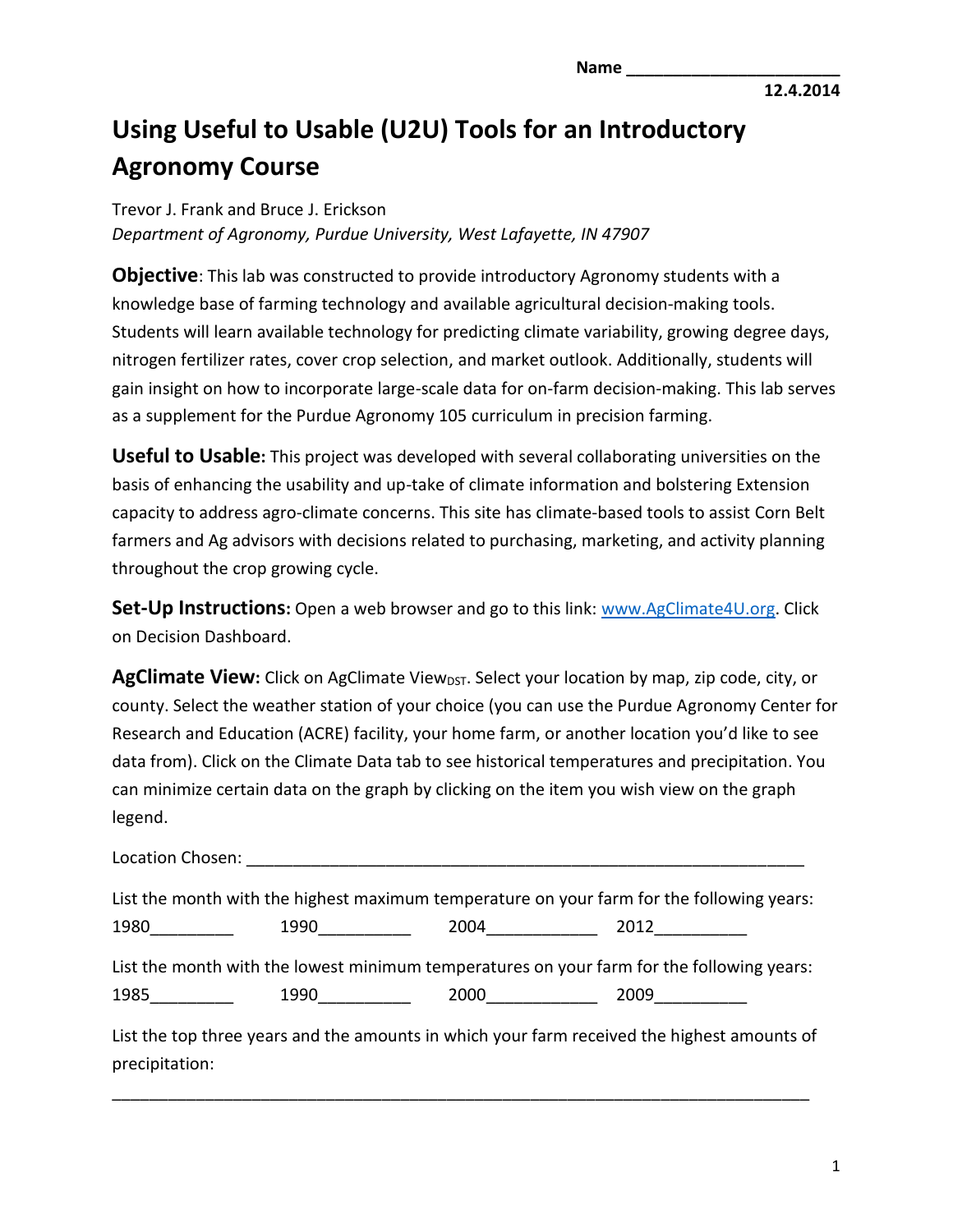|                           |                                |                                                                        | Now, click on the Climate Average tab to view 30-year averages for temperatures and                   |  |
|---------------------------|--------------------------------|------------------------------------------------------------------------|-------------------------------------------------------------------------------------------------------|--|
|                           |                                |                                                                        | precipitation. List the average temperature for the following months on your farm:                    |  |
|                           |                                |                                                                        | January_________  April__________ July________  October_________  December________                    |  |
|                           |                                |                                                                        | State the month where, according to the graph, your farm has received the most climate                |  |
|                           |                                |                                                                        | variation _________. How many degrees was the variation? _______ In what years were the max           |  |
|                           |                                |                                                                        | and min temperatures the most variable (furthest apart)? ____________ and ____________.               |  |
|                           |                                |                                                                        | Click on the Yield Trend tab to see historical crop yields and yield trends near your farm. Notice    |  |
|                           |                                |                                                                        | the corn yield trend has been increasing since 1980. List several reasons why this is occurring:      |  |
|                           |                                |                                                                        | How did your county yield averages compare to the corn yield trend line in the following years?       |  |
|                           |                                |                                                                        | (List the difference in bushels and indicate whether the difference is positive (+) or negative (-).) |  |
|                           |                                |                                                                        | 1991_____________ 1999____________ 2003___________ 2012__________ 2013__________                      |  |
|                           |                                |                                                                        | Lastly, click on the Comparison tab to combine weather (temperature, precipitation, GDD, and          |  |
| SDD) and crop yield data. |                                |                                                                        |                                                                                                       |  |
|                           |                                |                                                                        | Pick the year where your area's corn yield was lowest: ________. Min. Temp.: _____________            |  |
|                           | County Bushels: ______________ |                                                                        |                                                                                                       |  |
|                           |                                |                                                                        | Pick the year where your area's corn yield was highest: ________. Max. Temp.: ____________            |  |
|                           | County Bushels: _____________  |                                                                        |                                                                                                       |  |
|                           |                                | Describe any correlation with temperature and corn yield that you see: |                                                                                                       |  |
|                           |                                |                                                                        |                                                                                                       |  |

**Corn Growing Degree Days (GDD):** Go back to the Decision Dashboard and click on Corn GDD<sub>DST</sub>. Select your location by map, zip code, city, or county and click "Create GDD Graph." At the top of the graph, choose a reasonable corn planting date for your farm.

When is your area's last average freeze in the spring?

When is your area's first average freeze in the fall?

What do these values indicate about corn planting in your area?

How many growing degree days are needed for corn silking to occur on your farm? What date is silking estimated to occur on your farm? \_\_\_\_\_\_\_\_\_\_\_\_\_\_\_\_\_\_\_\_\_\_\_\_\_\_ What is the estimated date for your corn to reach black layer? What is the estimated date range for your corn to reach black layer? If your corn reaches black layer in the time frame you just listed, how many growing degree days are needed based on GDD averages? **EXECUTE:**  $\frac{1}{2}$ 

\_\_\_\_\_\_\_\_\_\_\_\_\_\_\_\_\_\_\_\_\_\_\_\_\_\_\_\_\_\_\_\_\_\_\_\_\_\_\_\_\_\_\_\_\_\_\_\_\_\_\_\_\_\_\_\_\_\_\_\_\_\_\_\_\_\_\_\_\_\_\_\_\_\_\_\_

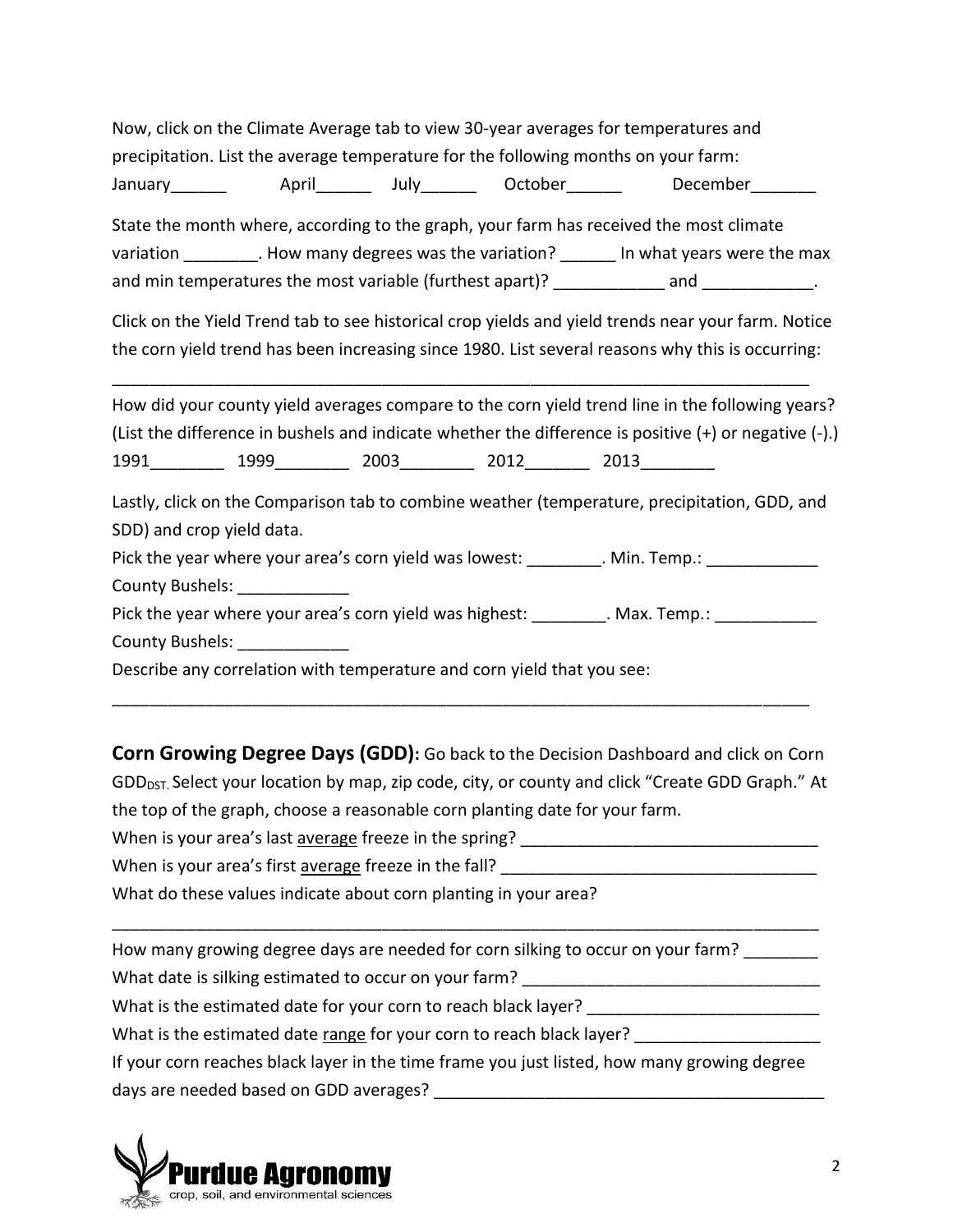How did 2013 GDD data compare to average GDD data across years? How does 2014 GDD data compare to average GDD data across years? Next, project the rest of this year's GGD units. Will you (or did you) be harvesting earlier, on time, or later than last the average GDD data across years? Lastly, click on the Animations tab. Watch the GDD animation for 2013.

**Probable Fieldwork Days:** Go back to the Decision Dashboard and click on Probable Fieldwork Days<sub>DST</sub>. This tool was developed by the Food and Agricultural Policy Research Institute (FAPRI). Enter your name and email address. Check the box next to probably field work days and click submit. Click on the download in the center of the chart to bring up the Excel file. Click on enable editing in Excel if prompted to do so. Choose central Illinois as your state and region, since Indiana is not yet available. Choose the implement of your choice. Adjust the implement width, speed, and field efficiency. Indicate how many acres are to be covered and how many hours per day will be worked. Lastly, choose your start and end dates, days worked in a week, and hours in field per day. The graphs and tables will display the probability that the work can be completed within a given time period and the number of acres that can be covered by a given date.

How probable (%) is it that you will finish your field work by your selected end date?

How would this tool be useful to producers in the Midwest?

**Corn Nitrogen Rate Calculator:** Go back to the Decision Dashboard and click on the Iowa State University Corn Nitrogen Rate Calculator. Choose your state and region. Apply UAN (28%) to your field if nitrogen costs .50\$/lb. N and the corn price is \$5.00 per bushel. This will calculate your MRTN, or maximum return to N. This is when the N rate is where the economic net return to N application is maximized. The maximum yield indicates the yield where application of more N does not result in yield increase.

\_\_\_\_\_\_\_\_\_\_\_\_\_\_\_\_\_\_\_\_\_\_\_\_\_\_\_\_\_\_\_\_\_\_\_\_\_\_\_\_\_\_\_\_\_\_\_\_\_\_\_\_\_\_\_\_\_\_\_\_\_\_\_\_\_\_\_\_\_\_\_\_\_\_\_\_\_

\_\_\_\_\_\_\_\_\_\_\_\_\_\_\_\_\_\_\_\_\_\_\_\_\_\_\_\_\_\_\_\_\_\_\_\_\_\_\_\_\_\_\_\_\_\_\_\_\_\_\_\_\_\_\_\_\_\_\_\_\_\_\_\_\_\_\_\_\_\_\_\_\_\_\_\_\_

What is your MRTN? The state of the state of the state of the state of the state of the state of the state of the state of the state of the state of the state of the state of the state of the state of the state of the stat

What range of pounds N/acre is your MRTN range? \_\_\_\_\_\_\_\_\_\_\_\_\_\_\_\_\_\_\_\_\_\_\_\_\_\_\_\_\_\_\_\_\_

What is your % of maximum yield at this rate? What is your % of maximum yield at this rate?

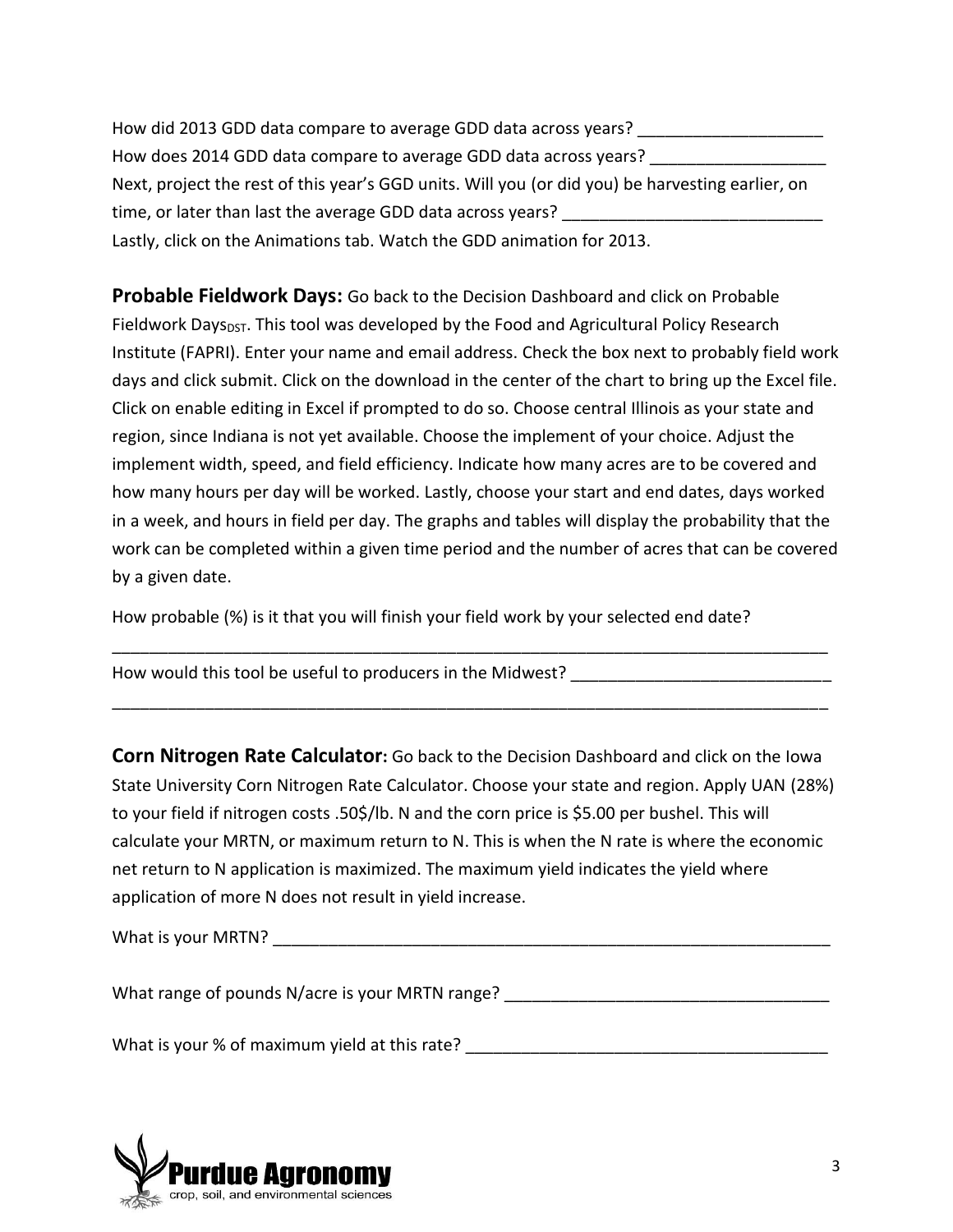**Nitrogen Watch:** Go back to the Decision Dashboard and click on Nitrogen Watch developed from the University of Missouri. Click on Nitrogen Watch 2014. Click on April 27th for the Midwest and view the accumulated precipitation chart. Is your farm in a "danger" area for this month? How about for June 29<sup>th</sup>? Lastly, click on the date closest to today and check for "danger" zones. Overall, how does your farm's area compare to the rest of the Midwest? \_\_\_\_\_\_\_\_\_\_\_\_\_\_\_\_\_\_\_\_\_\_\_\_\_\_\_\_\_\_\_\_\_\_\_. What are some benefits and disadvantages to this tool?

\_\_\_\_\_\_\_\_\_\_\_\_\_\_\_\_\_\_\_\_\_\_\_\_\_\_\_\_\_\_\_\_\_\_\_\_\_\_\_\_\_\_\_\_\_\_\_\_\_\_\_\_\_\_\_\_\_\_\_\_\_\_\_\_\_\_\_\_\_\_\_\_\_\_\_\_\_\_ \_\_\_\_\_\_\_\_\_\_\_\_\_\_\_\_\_\_\_\_\_\_\_\_\_\_\_\_\_\_\_\_\_\_\_\_\_\_\_\_\_\_\_\_\_\_\_\_\_\_\_\_\_\_\_\_\_\_\_\_\_\_\_\_\_\_\_\_\_\_\_\_\_\_\_\_\_\_

**Cover Crop Decision Tool:** Go back to the Decision Dashboard and click on the Cover Crop Decision Tool authored by the Midwest Cover Crops Council. Click on the Cover Crop Decision Tool-Field Crops. Select your state and county, cash crop, and estimate planting and harvest dates. Then, select field drainage information and choose Goal #1 of your cover crop. This could be nitrogen scavenging, fighting weeds, etc. Choose another goal if desired. A gray window should come up under the dates on the chart showing cover crops that may or may not provide reliable establishment in the fall.

Choose your top two cover crop species you will plant: Why did you choose these species? \_\_\_\_\_\_\_\_\_\_\_\_\_\_\_\_\_\_\_\_\_\_\_\_\_\_\_\_\_\_\_\_\_\_\_\_\_\_\_\_\_\_\_\_\_\_\_\_ How could this tool benefit farmers in the Midwest?

## **Market Outlook & Newsletters:**

1. Go back to the Decision Dashboard and click on the 2014 Crop Market Outlook authored by Chard Hart at Iowa State University and download the PowerPoint. What is the national average corn yield this year? \_\_\_\_\_\_\_\_\_. Soybean yield? \_\_\_\_\_\_\_\_\_\_\_. How many millions of acres were planted to corn in 2014? \_\_\_\_\_\_\_\_\_\_\_ 2010? \_\_\_\_\_\_\_\_\_. How many millions of acres were planted to soybeans in 2014? \_\_\_\_\_\_\_\_\_\_ 2010? \_\_\_\_\_\_\_\_ Describe any major crop market shifts in the past years:

| Did Indiana have record high corn yields in 2014?        | Soybeans? |  |
|----------------------------------------------------------|-----------|--|
| Which country produced the most corn in 2014?            | Soybeans? |  |
| Where did the U.S. export most of its corn crop in 2014? | Soybeans? |  |

\_\_\_\_\_\_\_\_\_\_\_\_\_\_\_\_\_\_\_\_\_\_\_\_\_\_\_\_\_\_\_\_\_\_\_\_\_\_\_\_\_\_\_\_\_\_\_\_\_\_\_\_\_\_\_\_\_\_\_\_\_\_\_\_\_\_\_\_\_\_\_

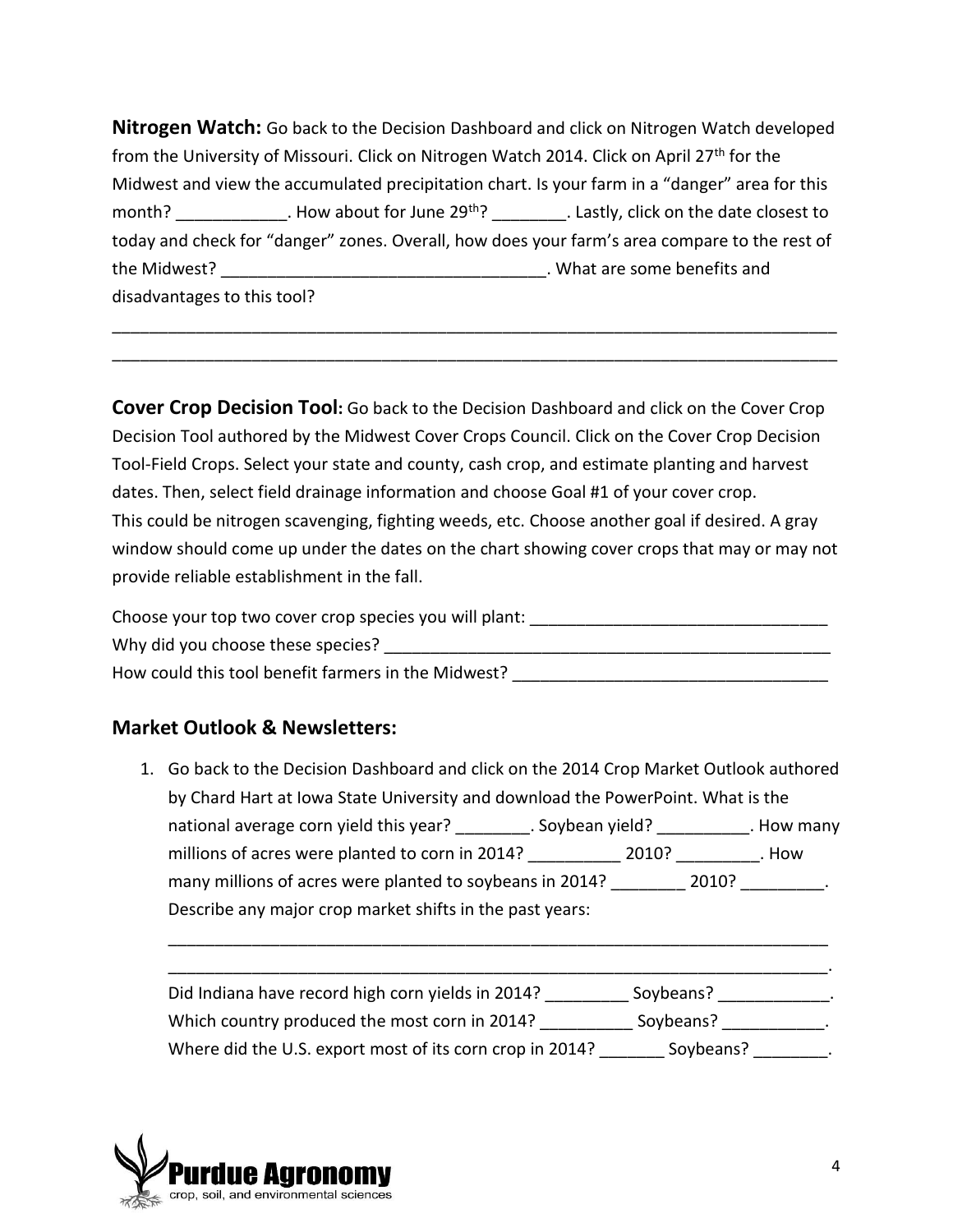- 2. Go back to the Decision Dashboard and click on the Pest & Crop Newsletter link authored by Purdue Extension under University Extension Newsletters/Information. View the latest version of the newsletter and describe at least two pest issues that producers need to be aware of currently:
- 3. Click on the Weekly Weather and Crop Bulletin on the Decision Dashboard. This bulletin is authored by several national agricultural departments. Read the Indiana State Agricultural Summary and list a few key concepts to take-away from the update:

4. Choose one additional resource under the "Agro-Climate Reports" header on the Decision Dashboard and describe what you learned:

*Feel free to explore the website further and take advantage of other useful climate and agricultural-based decision tools.*